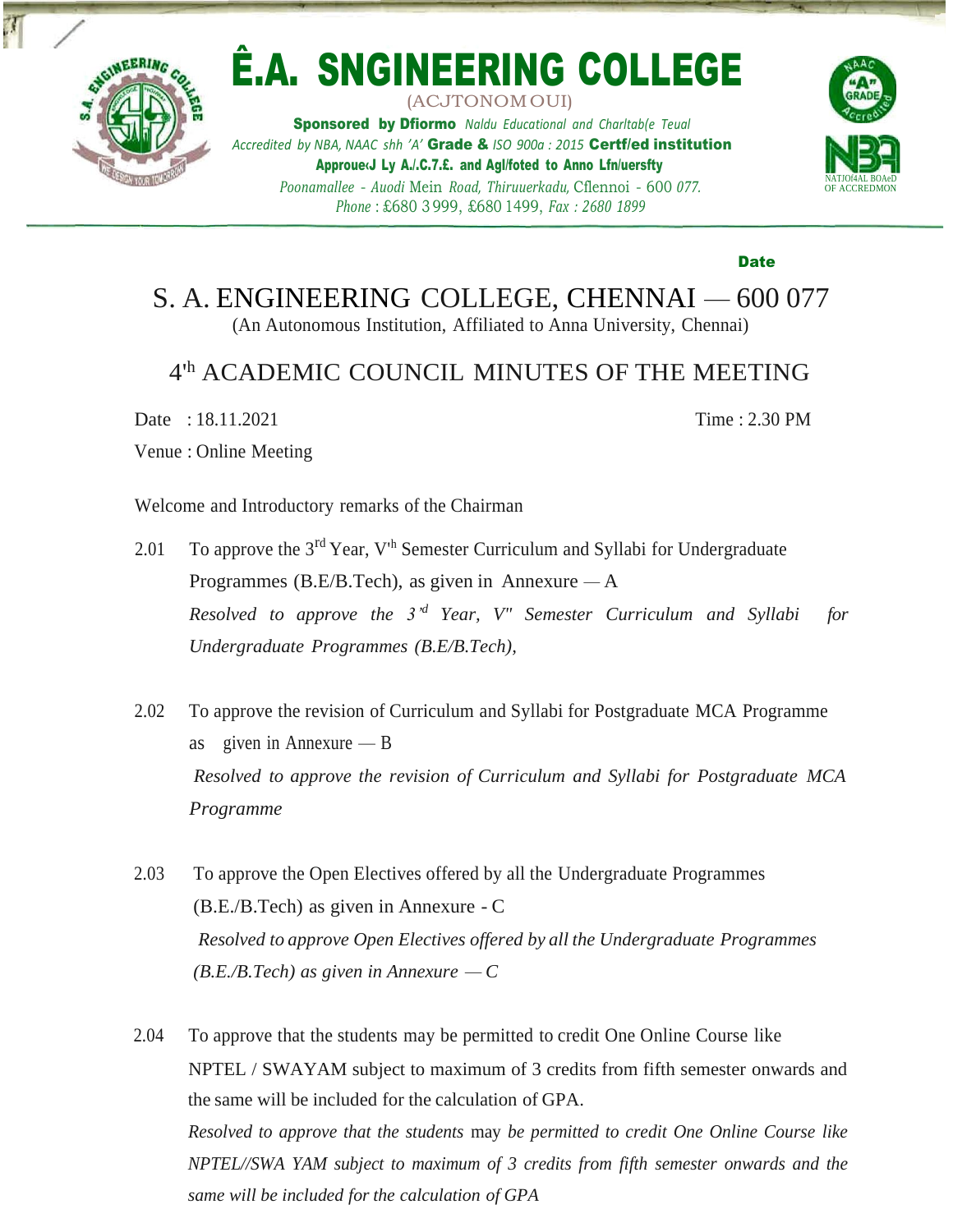- 2.05 To approve the Regulation change in Undergraduate Programme (B.E/B.Tech) as mentioned in Anna University R 2021 for the Internship, Advancement of Courses, System of Examination and System of Evaluation for awarding marks for Internal Assessment of theory, lab and Project given in Annexure D *Resolved to approve the Regulation change in Undergraduate Programme (B.EJB.Tech) as mentioned in Anna University R* 2027 *for the Internship, Advancement of Courses, System of Examination and System of Evaluation of awarding marks for Internal Assessment of theory, lab and Project given in Annexure D*
- 2.06 To approve the introduction of Universal Human Value course as a 3 credit course in IVth Semester in all Undergraduate Programmes (B.E/B.Tech) *Resolved to approve the intFoduction of Universal Human Value course as a 3 credit course in IVth Semester in all Undergraduate Programmes (B.EJB.Tech)*
- 2.07 To discuss any other matter pertaining to the academic activities of the college
	- 1. It is suggested to consider Mini project, Seminar, Case study for Internal Assessment Evaluation.
	- 2. It is recommended to include the courses like E-Vehicle, 3D Printing, Additive manufacturing, Autonomous or Automation system in Open Elective.
	- 3. It is suggested to implement Minor degree programme like Energy Storage, Energy Management, Renewable energy source, E-vehicle under Mechanical Engineering and Computer Science with Internet Of Things in Computer Science Engineering and Biotechnology, Biomedical in Electronics and Communication Engineering. .
	- 4. It is also suggested to consider Coursera course for Online courses along with NPTEL /MOOC/SWAYAM
	- 5. It is suggested to offer Open electives with prerequisite and not to restrict in particular semester and the same can be also taken as an online course too.
	- 6. It is recommended to include Introductory Biology to all branches as a 3 credit course. As well Principles of Design thinking could also be provided as a 3 credit course as a phase-I during seventh semester for the students to do design project in all disciplines.
	- 7. It is also suggested to fix minimum of 4 weeks duration for Internship in industries.
	- 8. It is recommended by the members that if the students fail to clear the selected MOOC Course they can pursue the same subject in the next semester available in the curriculum.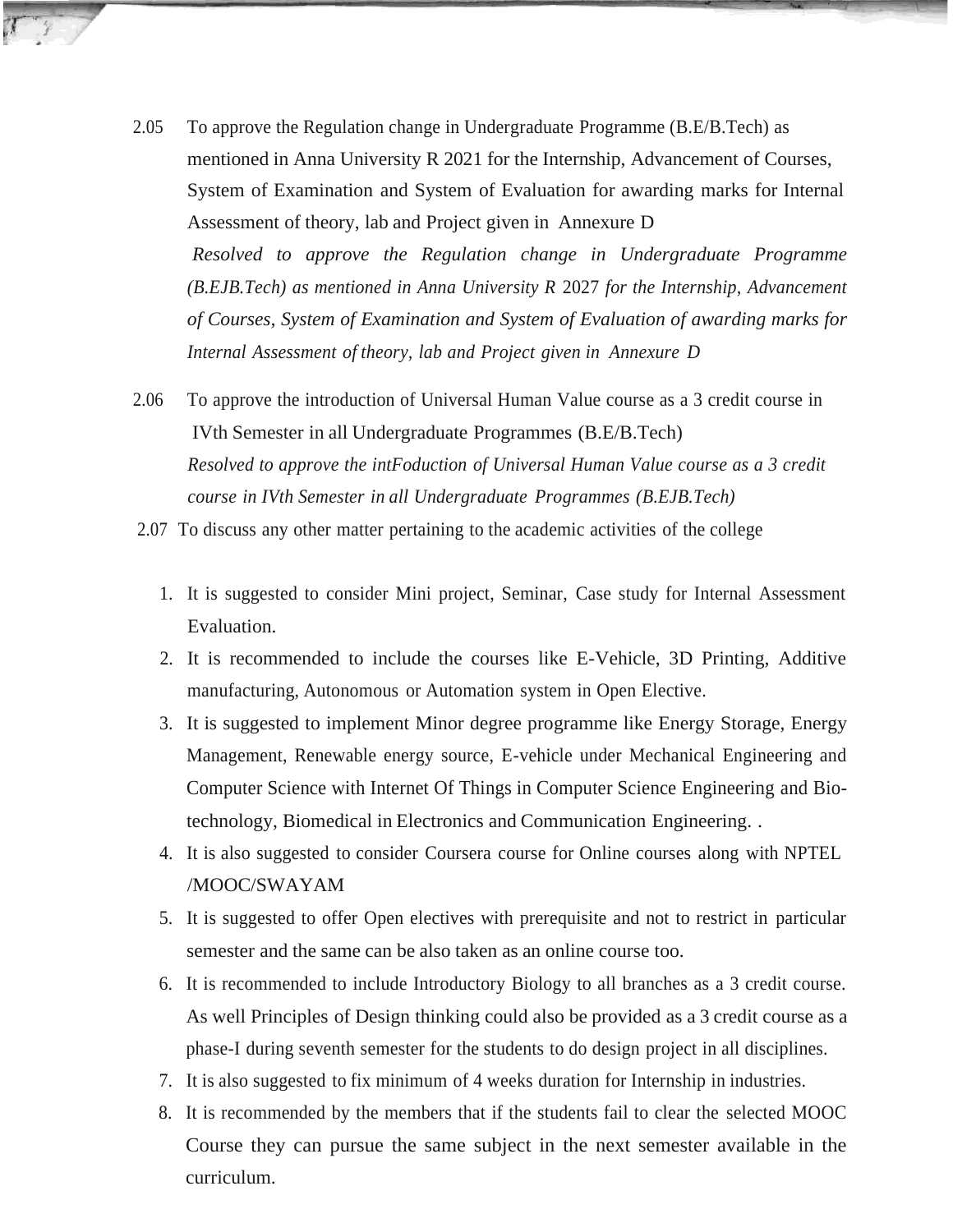| Sl.No | <b>Name</b>          | <b>Designation</b>                                                          | <b>Signature</b> |
|-------|----------------------|-----------------------------------------------------------------------------|------------------|
| 1.    | Dr S Ramachandran    | Principal                                                                   |                  |
| 2.    | Dr. Thanikachalam    | Head of the Department/ Civil Engineering                                   |                  |
| 3.    | Dr R Geetha          | Head of the Department/ Computer<br>Science Engineering                     |                  |
| 4.    | Dr G Kavya           | Head of the Department/ Electronics and<br><b>Communication Engineering</b> |                  |
| 5.    | Dr.Rohini            | Head of the Department/Electrical and<br><b>Electronics Engineering</b>     | & notice         |
| 6.    | Dr Mudassar Ali      | Head of the Department/ Information<br>Technology                           |                  |
| 7.    | Mr C Dhanesh         | Head of the Department/ Mechanical<br>Engineering                           |                  |
| 8.    | Dr Hariharasudhan    | Head of the Department / Humanities and                                     |                  |
| 9.    | Mrs V Sujatha        | Head of the Department / Master of<br><b>Computer Applications</b>          |                  |
| 10.   | Dr KerinabBheenu G H | Head of the Department / Master of<br><b>Business Administration</b>        |                  |
| 11.   | Dr N Anusha          | Professor, Electronics and Communication<br>Engineering                     |                  |
| 12.   | Mr D Srinivasan      | Associate Professor, Mechanical<br>Engineering                              |                  |
| 13.   | Mrs Sermakani        | Asst.Professor, Information Technology                                      |                  |
| 14.   | Dr.V.K.Ajay          | Asst. Professor, Master of Business<br>Administration                       |                  |
| 15.   | Dr M. Pradeep Kumar  | Professor, Director — AUFRG- Institute of<br>CAD/CAM, Anna University       |                  |
| 16.   | Dr G Saravanan       | NPI Manager - India Earthmoving<br>Division, Caterpillar                    |                  |
| 17.   | Dr S Suresh          | Academician, Professor, NIT, Trichy                                         | 5. bosavanne     |
| 18    | Dr. K. Sundaram      | Academician                                                                 |                  |

TT /